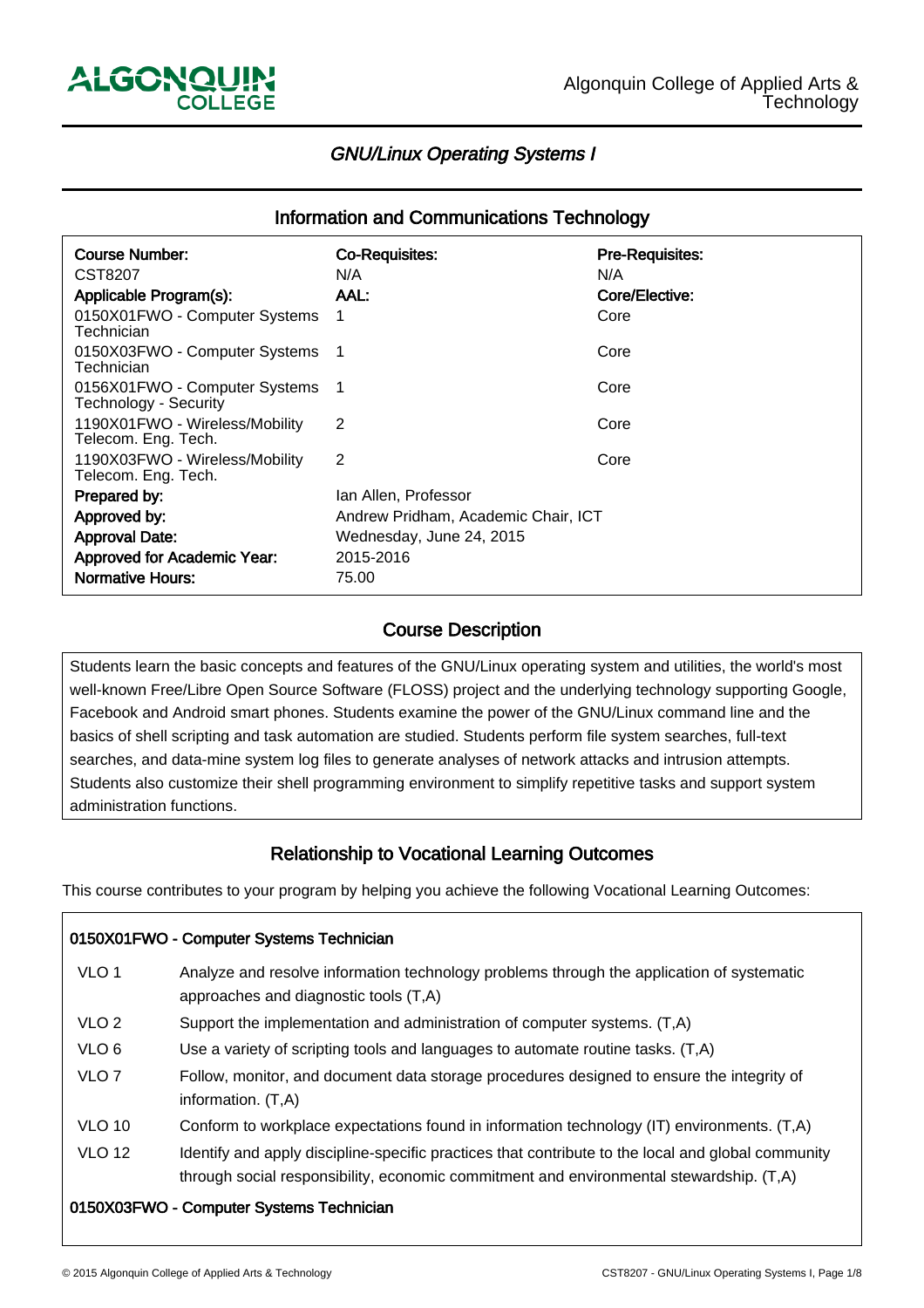| VLO <sub>1</sub>                                    | Analyze and resolve information technology problems through the application of systematic<br>approaches and diagnostic tools. (T,A)                                                           |  |  |  |
|-----------------------------------------------------|-----------------------------------------------------------------------------------------------------------------------------------------------------------------------------------------------|--|--|--|
| VLO <sub>2</sub>                                    | Support the implementation and administration of computer systems. (T,A)                                                                                                                      |  |  |  |
| VLO <sub>6</sub>                                    | Use a variety of scripting tools and languages to automate routine tasks. (T,A)                                                                                                               |  |  |  |
| VLO <sub>7</sub>                                    | Follow, monitor, and document data storage procedures designed to ensure the integrity of<br>information. (T,A)                                                                               |  |  |  |
| <b>VLO 10</b>                                       | Conform to workplace expectations found in information technology (IT) environments. (T,A)                                                                                                    |  |  |  |
| <b>VLO 12</b>                                       | Identify and apply discipline-specific practices that contribute to the local and global community<br>through social responsibility, economic commitment and environmental stewardship. (T,A) |  |  |  |
| 0156X01FWO - Computer Systems Technology - Security |                                                                                                                                                                                               |  |  |  |
| VLO <sub>1</sub>                                    | Analyze and resolve information technology problems through the application of systematic<br>approaches and diagnostic tools. (T,A)                                                           |  |  |  |
| VLO <sub>2</sub>                                    | Analyze, plan, design, and implement computer systems. (T,A)                                                                                                                                  |  |  |  |
| VLO <sub>6</sub>                                    | Use a variety of scripting tools and languages to automate routine tasks. (T,A)                                                                                                               |  |  |  |
| VLO <sub>8</sub>                                    | Plan, develop, and be responsible for data storage to ensure the integrity of information. (T,A)                                                                                              |  |  |  |
| <b>VLO 12</b>                                       | Articulate, defend, and conform to workplace expectations found in information technology (IT)<br>environments. (T,A)                                                                         |  |  |  |
| <b>VLO 16</b>                                       | Identify and apply discipline-specific practices that contribute to the local and global community<br>through social responsibility, economic commitment and environmental stewardship. (T,A) |  |  |  |
| 1190X01FWO - Wireless/Mobility Telecom. Eng. Tech.  |                                                                                                                                                                                               |  |  |  |
| VLO <sub>4</sub>                                    | Maintain network operations and management systems to be used with wireless and wired<br>communication systems. (T,A)                                                                         |  |  |  |
| 1190X03FWO - Wireless/Mobility Telecom. Eng. Tech.  |                                                                                                                                                                                               |  |  |  |
| VLO <sub>4</sub>                                    | Maintain network operations and management systems to be used with wireless and wired<br>communication systems. (T,A)                                                                         |  |  |  |

#### Relationship to Essential Employability Skills ֚

This course contributes to your program by helping you achieve the following Essential Employability Skills:

| EES <sub>2</sub> | Respond to written, spoken or visual messages in a manner that ensures effective<br>communication. (T,A)           |
|------------------|--------------------------------------------------------------------------------------------------------------------|
| EES <sub>4</sub> | Apply a systematic approach to solve problems. (T,A)                                                               |
| EES <sub>5</sub> | Use a variety of thinking skills to anticipate and solve problems. (T,A)                                           |
| EES <sub>6</sub> | Locate, select, organize and document information using appropriate technology and information<br>systems. $(T,A)$ |
| EES <sub>7</sub> | Analyze, evaluate and apply relevant information from a variety of sources. (T,A)                                  |
| <b>EES 10</b>    | Manage the use of time and other resources to complete projects. (A)                                               |
| <b>EES 11</b>    | Take responsibility for one's own actions, decisions and consequences. (A)                                         |

#### Course Learning Requirements/Embedded Knowledge and Skills ֞

When you have earned credit for this course, you will have demonstrated the ability to:

# 1.) Use a GNU/Linux system remotely over a network.

İ

ـا<br>ا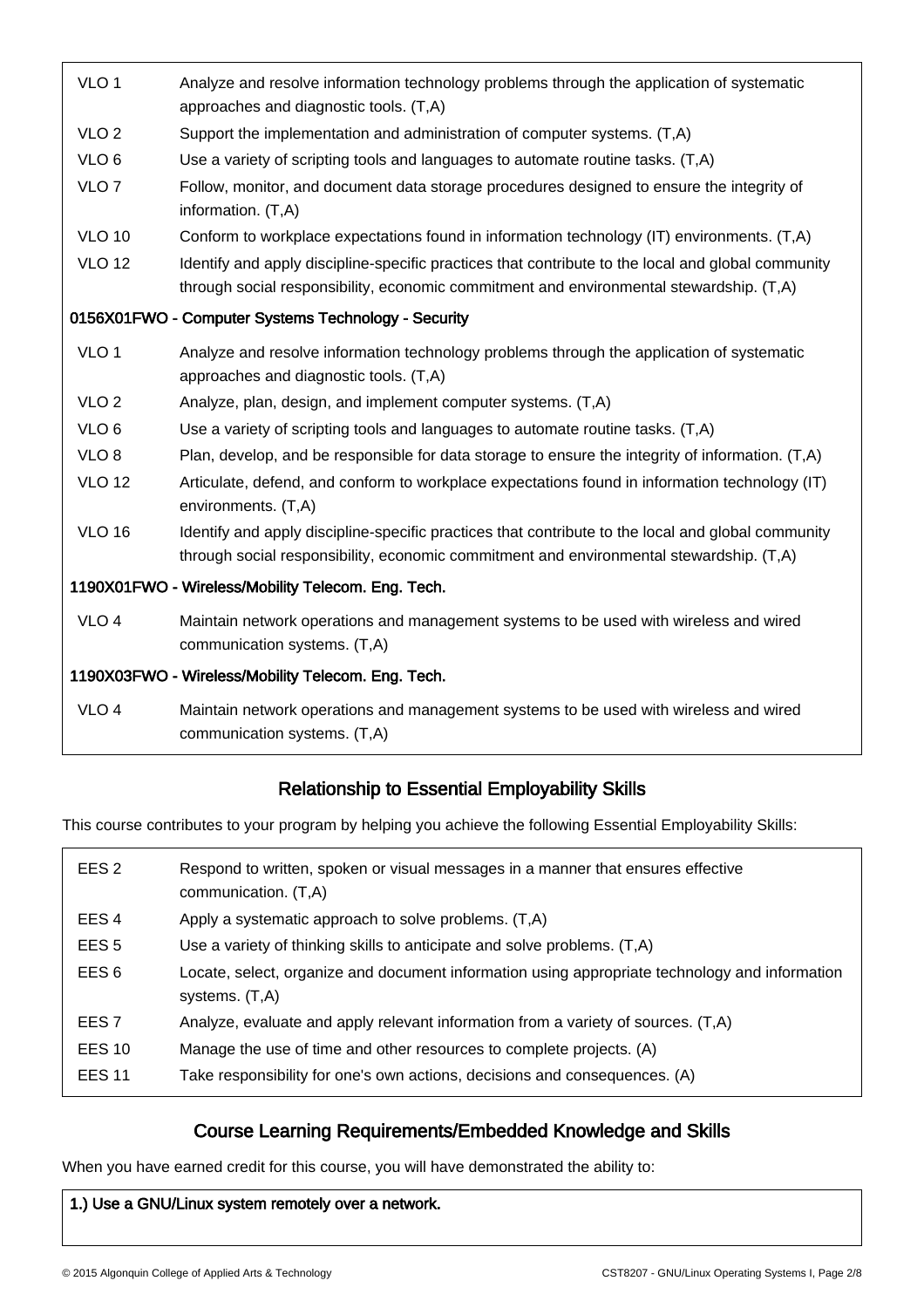Use remote terminal programs to connect securely to remote systems.

Use file transfer programs to move files between systems.

# 2.) Use the GNU/Linux command-line (shell) along with commands and programs to support user-level and systems administration tasks.

Identify the steps involved in parsing the GNU/Linux command line (shell).

Use on-line manual ("man") pages to learn the syntax of commands. Write correct command lines based on documentation.

Use command-line I/O redirection, including pipes. Avoid overwriting files.

List, set, unset, and use shell variables.

Use shell file GLOB patterns ("wildcard" characters) to selectively match pathnames.

Perform command substitution using both new and traditional syntax.

Use quoting and escaping to protect special characters from the shell.

Use shell aliases and shell history to simplify typing.

#### 3.) Edit text files from the command line.

Choose a command-line text editor.

Read text into a text editor. Change the text. Save the text to the same file or a different file.

When available, recover text from a crashed text editor session.

# 4.) View and manipulate GNU/Linux files and directories by pathname (e.g. from the command line or inside a shell script).

Specify pathnames in both absolute and relative format.

### 5.) Manage permissions in a GNU/Linux-based environment.

Set file system permissions to implement specified access rights.

### 6.) View and control GNU/Linux processes.

Start processes in the foreground and the background.

List processes; pause processes; terminate processes.

### 7.) Schedule tasks for repeated or later execution.

Specify tasks to be run at multiple intervals using the crontab command.

Specify tasks to be run once at a future time using the at command.

### 8.) Automate tasks using scripting.

ـا<br>ا

Order tasks in a logical manner amenable to programming.

Use basic flow control structures of the shell.

Use command-line positional parameters (shell arguments).

#### Learning Resources I,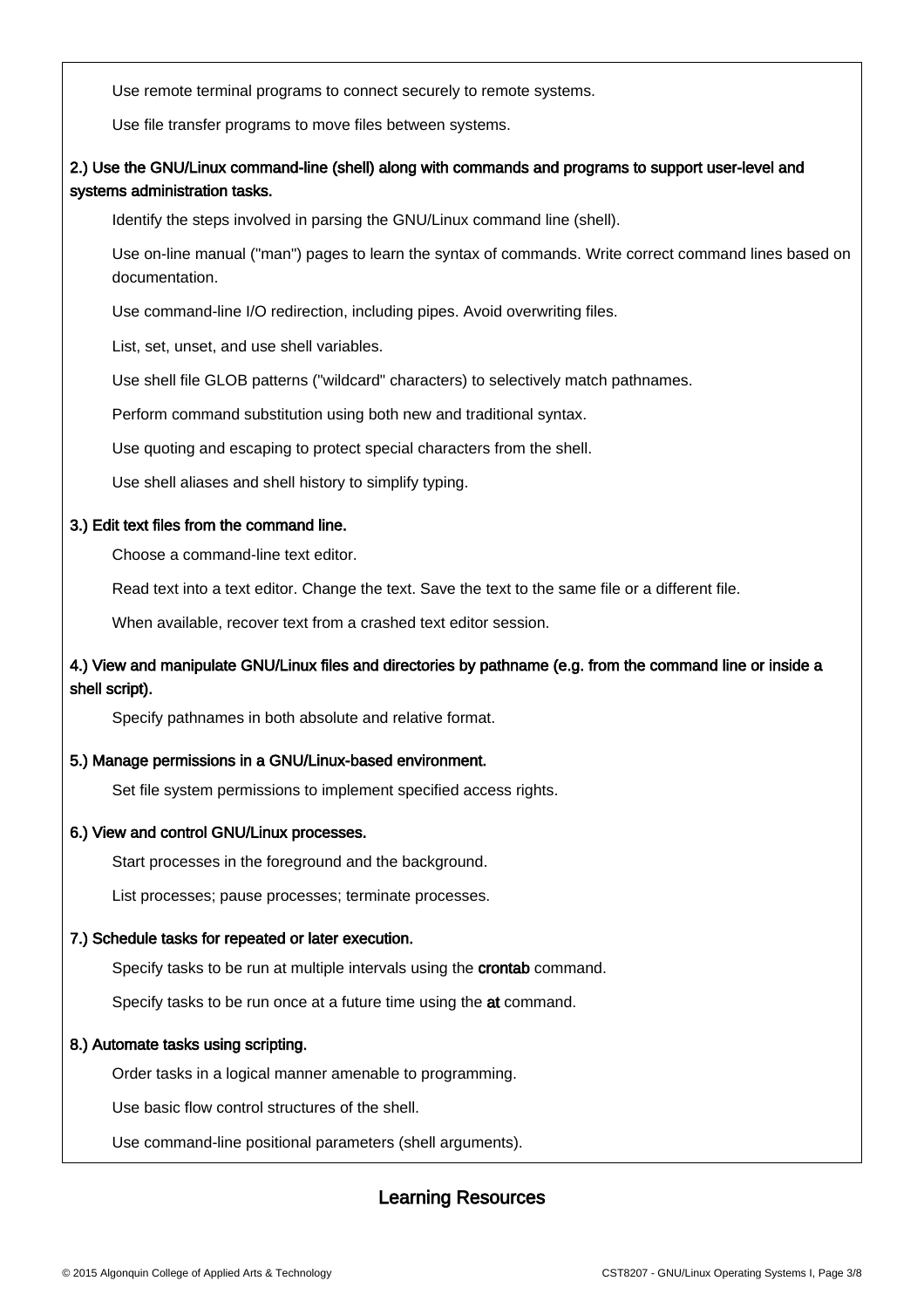## Mobile Device Required for all Lectures and Labs

- This course is part of the Bring Your Own Device (BYOD) program initiative at Algonquin College.
- Students are required to have a functioning mobile device at all lecture and lab classes, including the first.
- Almost all work in this course is done via remote login over the network to a central server using a terminal program running on your mobile device. Very little course work is created or stored on the mobile device itself in this course. Without a functioning device and terminal program, you cannot do in-cass quizzes or lab period assignment work.
- The device must be capable of running a simple text editor, an SSH-compatible command-line terminal emulator, and an SSH-compatible file transfer program. These programs are free downloads for most mobile devices.
- Almost any laptop or portable computer or large-screen tablet with keyboard will work to run the required terminal and file transfer programs; the larger the screen, the better.
- An external disk and enclosure are already purchased for you with your incidental fees. This disk is useful for back-ups but is not required as part of this course.

The above minimal requirements are for this course only. Other courses in your program of study will have other requirements.

# Web (Internet) Notes

Learning Management System Policy AA42 outlines the requirements for professors in posting class notes or information via the Blackboard learning management system (LMS). Any such information made available by professors is done solely to assist students in understanding the material presented and is not intended to replace

## attendance or personal note-taking during classes and labs.

## Optional Textbooks (not required)

No textbooks are required for this course. The textbooks below are optional, reliable, comprehensive sources of accurate GNU/Linux information. Motivated students may choose to discover and use free Internet resources instead of a purchased textbook.

- **•** Optional: The bookstore may sell an optional CST8207 Textbook Package (ISBN: 0-132-37382-3) that contains:
	- 1. A Practical Guide to Fedora and Red Hat Enterprise Linux, by Mark Sobell, Prentice Hall
	- 2. Linux Phrasebook, by Scott Granneman, Prentice Hall
	- 3. N.B.: This optional two-book textbook package deal is ONLY available in the Algonquin Bookstore. All these books are optional. They are not required.
- **•** Optional: Linux Administration Handbook, by Evi Nemeth et al, Prentice Hall
- **•** Optional: Linux Administration, A Beginner's Guide, by Wale Soyinka, McGraw Hill
- **•** Optional: Linux in a Nutshell, Jessica Perry Hekman, O'Reilly

No textbooks are required for this course. Motivated students may choose to discover and use free Internet resources instead of a purchased textbook.

#### Learning Activities I

## Reading, Hearing, Doing, Asking

Course topics will be outlined in the course notes each week. The principal way to learn the course material is by reading the provided course notes, attending lectures to review the highlights of the material and ask questions, and then doing the assignments related to the material. Small-group laboratory periods can be used for individual assistance with either the theory or the assignments. If you run out of time in your lab periods, your professor can usually assist you during office hours.

### Read All The Words

İ

The course curriculum is presented fully in the course notes. Read all the words. Unix/Linux gave birth to the Internet; you can also find your own online learning resources to augment the course notes.

### Attend Lectures and Ask Questtions

Lectures will present highlights from the theoretical material of the course and show you tips on how to understand it. You are expected to either attend the lectures or else get detailed notes from other students who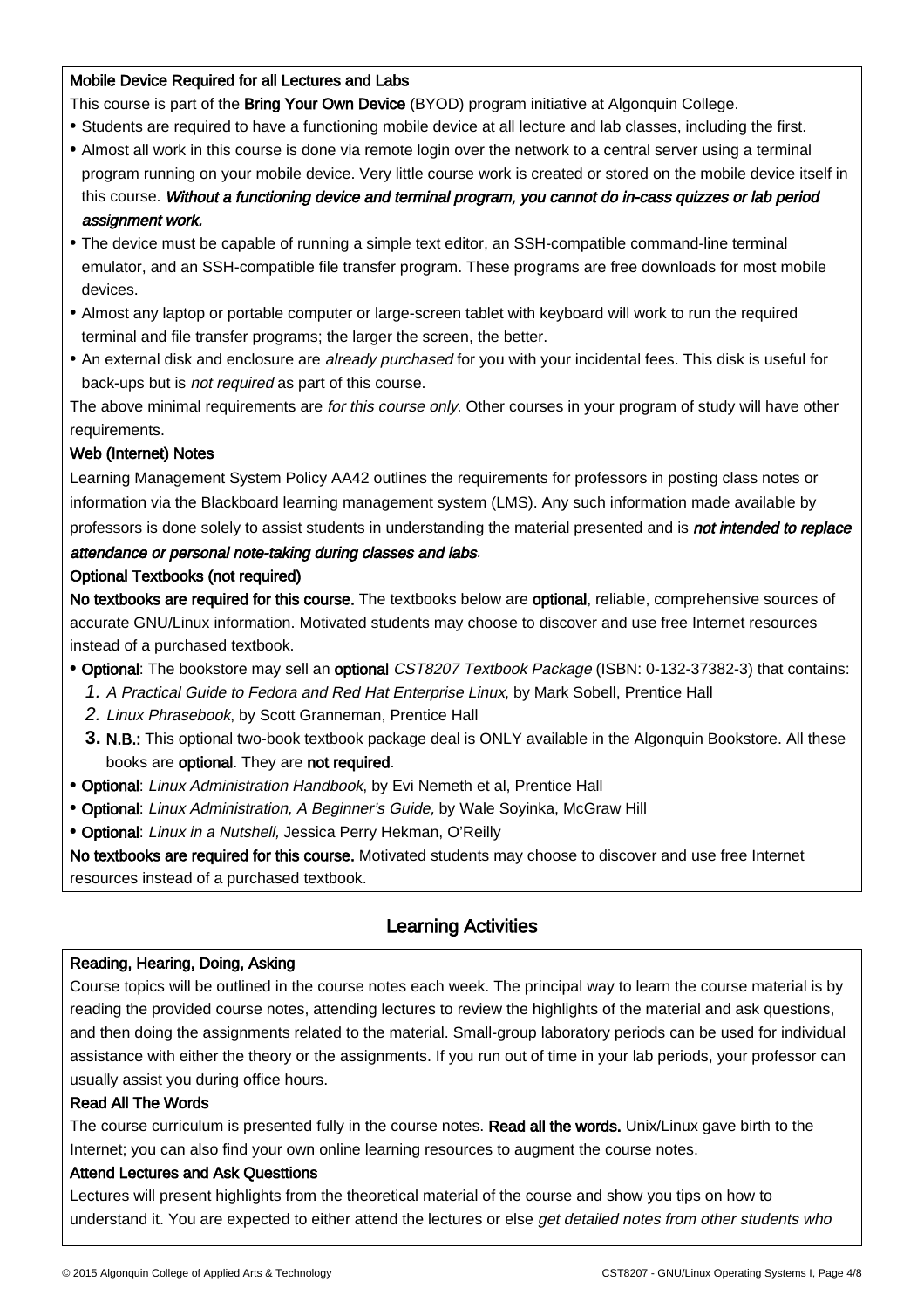attended. Not everything that is presented in lectures appears in the course notes. Ask questions during lectures and consult with the professors on topics that you do not clearly understand. Use your classroom time wisely. Laboratory Hours ("Labs")

Laboratory hours ("labs") are weekly classes where you can interact with your professor in a small-group setting. Usually, you can use the time to work on your assignments, with your professor readily at hand to answer questions. Read and begin work on your assignments before you come to your lab period. If you spend your lab period reading the assignment instead of actively working on it, you won't be ready to ask questions of your professor and your lab period will be wasted.

## Do the Assignments

Course assignments are hands-on opportunities to experiment with the theoretical material that you will have learned through reading the notes and attending the lectures. Assignments will be closely integrated with the weekly course notes and lectures.

Your ability to successfully complete the assignments will directly correlate with your level of success on tests and the final exam. Tests and exams are largely based on work learned by doing the assignments.

All assignment work that you submit must be your own work.

## **Consultation**

ـا<br>ا

Your principal source of consultation time with your instructor is during your lab period each week. If that weekly lab time is not sufficient, additional office hours can be arranged. At the beginning of the course you will be told how to arrange consultation times (office hours) with your instructors. Some consultation may be done using online resources (e.g. email), rather than in-person office hours.

Since office hours are scarce and may not be available, you must first make good use of your weekly lab times to consult with your professor, before requesting office hours. Only if the in-lab consultation times prove insufficient will office hours be arranged.

### Samples of learning activities include:

- Reading the weekly online course notes.
- Attending and taking detailed notes during lectures, to reinforce the weekly readings.
- Completing hands-on practical assignments based on the readings and lectures.
- Completing practice tests and quizzes in preparation for midterm tests and the final exam.
- Asking questions during lectures and the weekly lab periods.

#### Evaluation/Earning Credit Ì

The following list provides evidence of this course's learning achievements and the outcomes they validate:

| Final Exam (40%)                                                                                                                        |
|-----------------------------------------------------------------------------------------------------------------------------------------|
| Validates Outcomes: CLR 1, CLR 2, CLR 3, CLR 4, CLR 5, CLR 6, CLR 7, CLR 8, EES 2, EES 4, EES 5, EES 6,<br><b>EES 7, EES 10, EES 11</b> |
| Assignment(s) (30%)                                                                                                                     |
| Validates Outcomes: CLR 1, CLR 2, CLR 3, CLR 4, CLR 5, CLR 6, CLR 7, CLR 8, EES 2, EES 4, EES 5, EES 6,<br>EES 7, EES 10, EES 11        |
| Midterm Exam(s) (25%)                                                                                                                   |
| Validates Outcomes: CLR 1, CLR 2, CLR 3, CLR 4, CLR 5, CLR 6, CLR 7, CLR 8, EES 2, EES 4, EES 5, EES 6,<br><b>EES 7, EES 10, EES 11</b> |
| Quiz(zes)/Test(s) (5%)                                                                                                                  |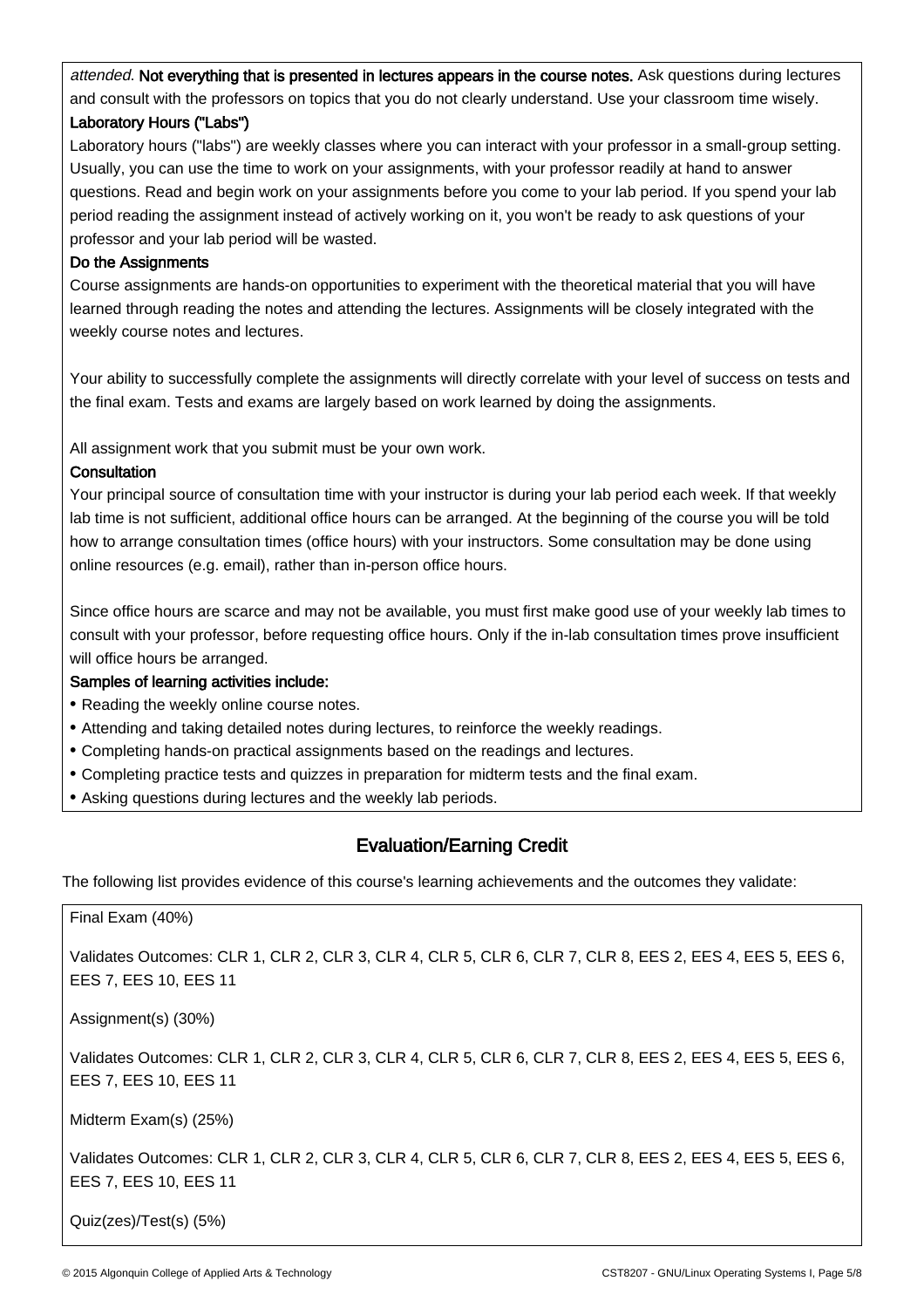#### Prior Learning Assessment and Recognition ֚֚֡֞

Students who wish to apply for prior learning assessment and recognition (PLAR) need to demonstrate competency at a post-secondary level in all of the course learning requirements outlined above. Evidence of learning achievement for PLAR candidates includes:

• Challenge Exam

ـا<br>ا

ـا<br>ا

ـا<br>ا

İ

- Performance Test
- Project/Assignment

| <b>Grade Scheme</b> |                 |               |                    |                 |                      |  |  |  |
|---------------------|-----------------|---------------|--------------------|-----------------|----------------------|--|--|--|
| <b>Final Grade</b>  | Mark Equivalent | Numeric Value | <b>Final Grade</b> | Mark Equivalent | <b>Numeric Value</b> |  |  |  |
| A+                  | $90\% - 100\%$  | 4.0           | A                  | 85% - 89%       | 3.8                  |  |  |  |
| A-                  | 80% - 84%       | 3.6           | $B+$               | 77% - 79%       | 3.3                  |  |  |  |
| B                   | 73% - 76%       | 3.0           | B-                 | 70% - 72%       | 2.7                  |  |  |  |
| $C+$                | 67% - 69%       | 2.3           | $\mathsf{C}$       | 63% - 66%       | 2.0                  |  |  |  |
| $C -$               | 60% - 62%       | 1.7           | D+                 | 57% - 59%       | 1.4                  |  |  |  |
| D                   | 53% - 56%       | 1.2           | D-                 | 50% - 52%       | 1.0                  |  |  |  |
| F                   | 0% - 49%        | 0             | <b>FSP</b>         | 0               | 0                    |  |  |  |

#### Course Related Information Ĭ

There is no "group work" or "working together" in this course. (Your job interview won't be group work, either.) You can share your ideas but never your answers. Students copying answers from anywhere will be charged with academic fraud under College Directive AA20: Plagiarism. You must create and type your own answers; no copying-and-pasting from other sources.

Students loaning out assignment solutions will also be penalized. Never loan your solutions; the student receiving the solution submits the copy and you both get penalized.

#### Department Related Information Ì

# STUDENT ACADEMIC RESPONSIBILITIES

Each student is responsible for:

• Knowing the due dates for marked out-of-class assignments.

• Attending all classes and knowing the dates of in-class marked assignments and exercises.

• Maintaining a folder of all work done in the course during the semester for validation claims in cases of disagreement with faculty.

• Keeping both paper and electronic copies of all assignments, marked and unmarked, in case papers are lost or go missing.

• Regularly checking both Blackboard announcements as well as one's Algonquin e-mail account for important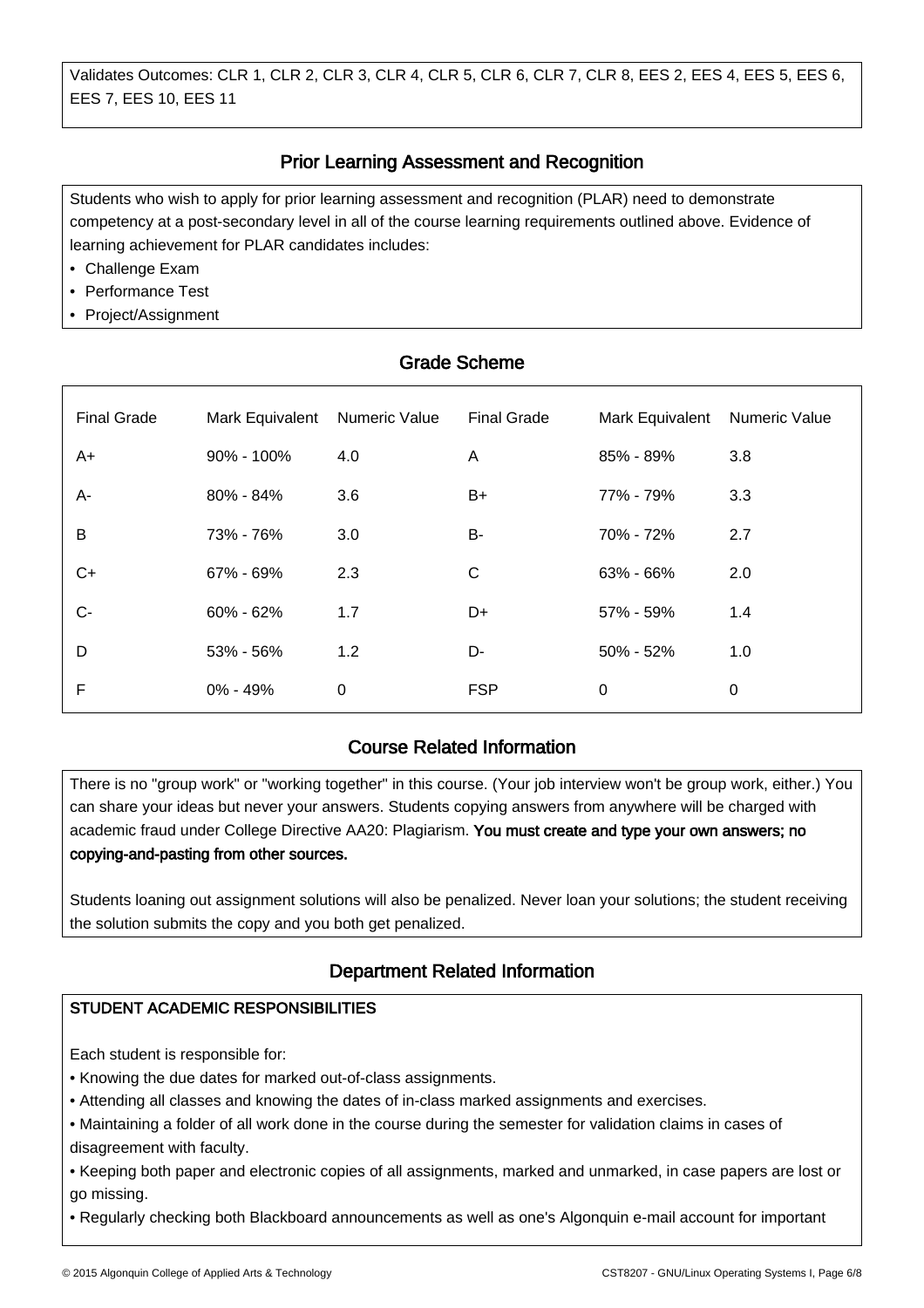messages from both professors and college administration.

• Participating in on-line and classroom exercises and activities as required.

• Retaining course outlines for possible future use to support applications for transfer of credit to other educational institutions.

Harassment/Discrimination/Violence will not be tolerated. Any form of harassment (sexual, racial, gender or disability-related), discrimination (direct or indirect), or violence, whether involving a professor and a student or amongst students, will not be tolerated on the college premises. Action taken will start with a formal warning and proceed to the full disciplinary actions as outlined in Algonquin College Policies - HR22 and SA07. Harassment means one or a series of vexatious comment(s) (whether done verbally or through electronic means), or conduct related to one or more of the prohibited grounds that is known or ought reasonably to be known to be unwelcome/unwanted, offensive, intimidating, derogatory or hostile. This may include, but is not limited to: gestures, remarks, jokes, taunting, innuendo, display of offensive materials, offensive graffiti, threats, verbal or physical assault, stalking, slurs, shunning or exclusion related to the prohibited grounds.

For further information, a copy of the official policy statement can be obtained from the Student Association.

## Violation of the Copyright Act

General – The Copyright Act makes it an offence to reproduce or distribute, in whatever format, any part of a publication without the prior written permission of the publisher. For complete details, see the Government of Canada website at http://laws.justice.gc.ca/en/C-42 . Make sure you give it due consideration, before deciding not to purchase a textbook or material required for your course.

Software Piracy - The Copyright Act has been updated to include software products. Be sure to carefully read the licensing agreement of any product you purchase or download, and understand the terms and conditions covering its use, installation and distribution (where applicable). Any infringement of licensing agreement makes you liable under the law.

Disruptive Behaviour is any conduct, or threatened conduct, that is disruptive to the learning process or that interferes with the well being of other members of the College community. It will not be tolerated. Members of the College community, both students and staff, have the right to learn and work in a secure and productive environment. The College will make every effort to protect that right. Incidents of disruptive behaviour must be reported in writing to the departmental Chair as quickly as possible. The Chair will hold a hearing to review available information and determine any sanctions that will be imposed. Disciplinary hearings can result in penalties ranging from a written warning to expulsion.

For further details, consult the Algonquin College Policies AA32, SA07 and IT01 in your Instaguide.

#### College Related Information Ì

### Email

İ

Algonquin College provides all full-time students with an e-mail account. This is the address that will be used when the College, your professors, or your fellow students communicate important information about your program or course events. It is your responsibility to ensure that you know how to send and receive e-mail using your Algonquin account and to check it regularly.

### Students with Disabilities

If you are a student with a disability, it is strongly recommended that you identify your needs to your professor and the Centre for Students with Disabilities (CSD) or Student Services, by the end of the first month of the semester in order that necessary accommodations or support services can be arranged for you.